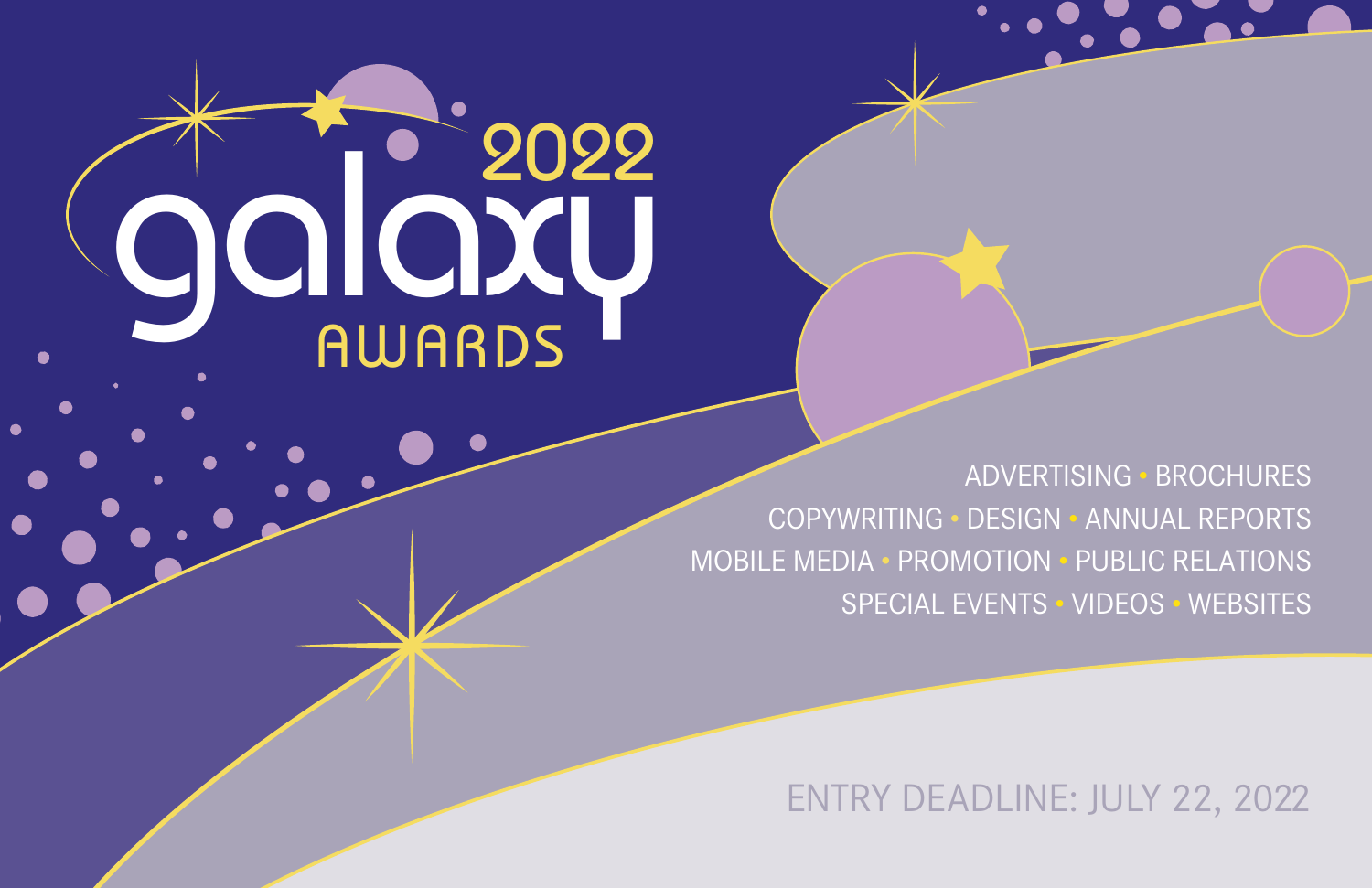## **WELCOME!**

## **CALENDAR**

**JULY SEPTEMBER OCTOBER 22** Deadline for Entries

**22** Winners Notified

#### **16** Grand Winners Announced

## **JUDGES**

33 VISUAL – MEXICO

The International members of the judging faculty will evaluate the entries based on the standards of international excellence through the measures of creativity and craft, enabling the worldwide exchange of ideas and information.

5D FACTORY – KOREA A. PLUS FINANCIAL PRESS LTD – HONG KONG ADDISON – USA AIR HEALTH – USA AIRPORT AUTHORITY HONG KONG – HONG KONG AKADEMIE DEUTSCHER GENOSSENSCHAFTEN ADG – GERMANY ARMACELL INTERNATIONAL S.A. – LUXEMBOURG ARTISTS ESTATE STUDIO – USA ATREVIA – SPAIN ATRUVIA – GERMANY AVILA CREATIVE – USA BANK OF CHINA – HONG KONG BERENBERG – GERMANY BGA PUBLISHING – USA BP CONTENT – GERMANY BRANDSONSPEED GMBH – GERMANY BRING, LLC. – USA BURGESS STRATEGIC MARKETING SERVICES – USA C3 CREATIVE CODE & CONTENT – GERMANY CD CORPORATE REPORTS SDN BHD – MALAYSIA CHINA COMMUNICATIONS SERVICES CORPORATION LIMITED – HONG KONG CHINA OVERSEAS PROPERTY HOLDINGS LTD – CHINA CHINA TELECOM CORPORATION LIMITED – HONG KONG CHINA UNICOM LIMITED – HONG KONG CHRISTIAN RAHOFER GMBH – AUSTRIA CITIC LIMITED – HONG KONG CITIZENS DEVELOPMENT BUSINESS FINANCE PLC – SRI LANKA CODE – GERMANY COLONIAL FIRST STATE GLOBAL ASSETS MGMT – AUSTRALIA COMFORTDELGRO CORPORATION – SINGAPORE CONCEPT C MEDIA – GERMANY CONTENT PERFORMANCE GROUP GMBH – GERMANY COOLGREY DESIGN WORKSHOP LIMITED – HONG KONG COPE CONTENT PERFORMANCE GROUP GMBH – AUSTRIA CRE8 – HONG KONG CSR CONSULTING & DESIGN – KOREA CURRAN & CONNORS, INC. – USA DAIMLER AG – GERMANY DAIWA HOUSE INDUSTRY CO., LTD. – JAPAN DAN BARON – USA DANIEL KENEDY COMMUNICATIONS SERVICES – USA DEVON TITLE – USA DIEHL AVIATION – GERMANY DNA KOMUNIKA – INDONESIA DONNELLEY FINANCIAL SOLUTIONS – HONG KONG DOOSAN INFRACORE LTD – KOREA DOTPLUS COMMUNICATIONS SDN BHD – MALAYSIA

EDICO FINANCIAL PRESS SERVICES – HONG KONG ELEGANCE FINANCIAL COMMUNICATION LIMITED – HONG KONG ENGAGE MEDIA PTE. LTD. – SINGAPORE EQUITY FINANCIAL PRESS – HONG KONG EXCEL COMMUNICATION AND PERCEPTION MANAGEMENT – TURKEY FAST RETAILING CO., LIMITED – JAPAN FEC – HONG KONG FGI DESIGN – USA FINAR KURUMSAL – TURKEY FRONIUS INTERNATIONAL GMBH – GERMANY FUHRMANN FILMS – GERMANY GENNEX FINANCIAL MEDIA LIMITED – HONG KONG GLOBAL REPORTING SERVICES – AUSTRALIA GRAFFITI – TURKEY GREAT THINKS – GERMANY H2H CONSULTING – USA HETERMEDIA – HONG KONG HGB HAMBURGER GESCHÄFTSBERICHTE GMBH & CO. KG – GERMANY HKBN GROUP – HONG KONG HONG KONG METROPOLITAN UNIVERSITY – HONG KONG I.LINK GROUP LIMITED – HONG KONG IDEAS ON PURPOSE – USA INBRAX – CHILE INC DESIGN – USA INFORMA PLC – UNITED KINGDOM INSIGHT CREATIVE – NEW ZEALAND INTERNATIONAL FINANCE CORPORATION (IFC) – USA IONE FINANCIAL PRESS LTD. – HONG KONG IR & MEHR – AUSTRIA IZ ILETISIM – TURKEY JOHN MADERE PHOTOGRAPHY – USA KARIN UND WALTER BLÜCHERT GEDÄCHTNISSTIFTUNG – GERMANY KD1 DESIGNAGENTUR – GERMANY KERRY PROPERTIES – HONG KONG KORTEMAERZWOLFF KOMMUNIKATION – GERMANY KW COMMUNICATIONS – GERMANY LLYC – COLOMBIA LLYC – SPAIN LOVED GMBH – GERMANY LUKE COMMUNICATIONS GROUP – USA M-1 STUDIOS – USA M&M CONSULTANCY – HONG KONG MARCO – SPAIN MEDIA GENESIS – USA MENSALIA GMBH – AUSTRIA MENSEMEDIA – GERMANY METAFUSION PTE LTD – SINGAPORE MICHIGAN DOOR – USA MILENIO 3 GENERA – MEXICO MIRAMAR GROUP – HONG KONG MM PARTNERS – KOREA MSI – LUXEMBOURG MUBADALA INVESTMENT COMPANY – UAE NEWPORT3 COMMUNICATIONS – GERMANY NOVA FUSION – MALAYSIA ORANGE FINANCIAL PRINTING LIMITED – HONG KONG

OMV AKTIENGESELLSCHAFT – AUSTRIA PARAGRAPHS DESIGN – USA PEOPLE'S LEASING & FINANCE PLC – SRI LANKA PEPPERCLUB – GERMANY PETRANIX CORPORATE AND FINANCIAL COMMUNICATION – SWITZERLAND PLAN P. GMBH – GERMANY PRATT INSTITUTE – USA PRH HAMBURG KOMMUNIKATION GMBH – GERMANY PROFILWERKSTATT GMBH – GERMANY PROTOP FINANCIAL PRESS LIMITED – HONG KONG PT GARUDA INDONESIA (PERSERO) TBK – INDONESIA PUBLIK.AGENTUR FÜR KOMMUNIKATION GMBH – GERMANY RAMP.SPACE – GERMANY REF FINANCIAL PRESS LIMITED – HONG KONG REG PAUFFLEY – UNITED KINGDOM RETHINK – MALAYSIA RINGZWEI – GERMANY S/O PROJECT – KOREA SAKAGUCHI COMPANY – JAPAN SEDGWICK RICHARDSON – HONG KONG SEQUEL – USA SHIAN INC. – JAPAN SIGNI DESIGN – MEXICO SILICON PLUS COMMUNICATIONS PTE LIMITED – SINGAPORE SINOMEDIA HOLDING LIMITED – CHINA SIX GROUP SERVICES AG – SWITZERLAND SMART MEDIA – SRI LANKA SOLOMON FINANCIAL PRESS LIMITED – HONG KONG SS DIGITAL MEDIA – USA STAGG & FRIENDS GMBH – GERMANY STAN GELLMAN GRAPHIC DESIGN INC. – USA STUDIO 210, LLC – USA SÜDEN AD AGENCY – GERMANY SYDINVEST – DENMARK SYMRISE AG – GERMANY TAYBURN – TURKEY TERRITORY CONTENT TO RESULTS GMBH – GERMANY THE CHARLES GROUP – USA THE DUBS – AUSTRALIA THE HONG KONG SOCIETY FOR THE AGED – HONG KONG TOPPAN MERRILL LIMITED – HONG KONG TRONNCOM KG – AUSTRIA TROY CHAMBER OF COMMERCE – USA TWICE GRAPHICS – HONG KONG ULLED BARCELONA – SPAIN UNITED THERAPEUTICS – USA VOK DAMS EVENTS & LIVE MARKETING – GERMANY WACHOVIA SECURITIES – USA WALKER PUBLICITY CONSULTING - USA WILO SE – GERMANY WYNK DESIGN INC. - USA X\_DESIGN – MEXICO XANADU COMMUNICATIONS – USA YELLOW CREATIVE (HK) LIMITED – HONG KONG YESTOGETHER – IRAN

## **TRIUMPH**

Recognition enriches your professional life – and energizes the entire team. Plus, by entering, you can see your scores and comments as judged by titans in the industry. These detailed evaluations are why dedicated professionals from around the world have participated for over three decades. With no advertising, membership, or sponsors, the GALAXY Awards is the one and only truly independent competition. You are guaranteed impartiality and an unbiased evaluation by global panels of judges.

#### Your work is terrific! Go for the trophy!

Wishing you tremendous success,

Reni L. Witt Founder and President

DEADLINE: **July 22, 2022**

For the MISSION STATEMENT and complete list of all 80+ countries that compete, visit [mercommawards.com](https://www.mercommawards.com/)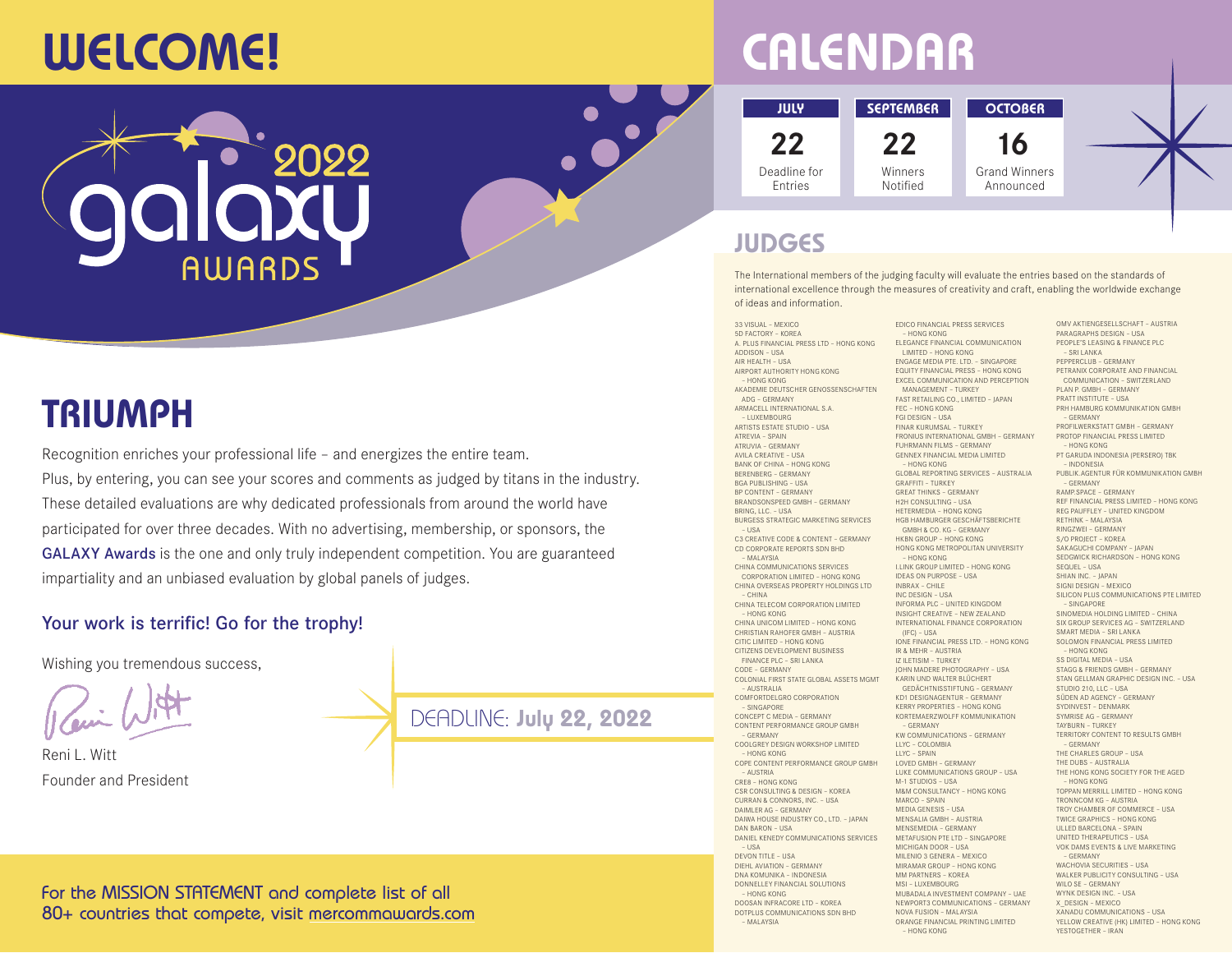#### **BEST OF PUBLIC RELATIONS**

Rosica Communications THE SALVATION ARMY GREATER NY DIVISION *The Salvation Army GNY's Giant Red Kettle* (USA)



**BEST OF PROMOTION** Studio 210, LLC MASTERCARD *Mastercard NYC Tech Hub Branding* (USA)



#### **BEST OF ANNUAL REPORTS**  – Traditional VP Bank Ltd *Seize Opportunities - VP Bank Annual Report 2020* (LIECHTENSTEIN)









**BEST OF WEBSITES** VOK DAMS & IBM & D'art & more GROHE *GROHE X* (GERMANY)



#### **BEST OF COPYWRITING BEST OF DESIGN** – Annual Report Covers **BEST OF ANNUAL REPORTS** – Non-Traditional

United Therapeutics / LAB 4 *UTHR 2020 - Multiple Shots On Goal* (USA)

**BEST OF VIDEOS** FINAR CARGILL *1000 Farmers Endless Prosperity Progress Report – Corporate Movie* (TURKEY)



# **CONGRATULATIONS!** <sup>2021</sup> grand award **WINNERS**

**BEST OF SPECIAL EVENTS** Ngong Ping 360 Limited *360 FILA Sports Fest* (HONG KONG)



**BEST OF MOBILE MEDIA** MTR Corporation Limited *The LOHAS – Smart Mall Platform* (HONG KONG)



**BEST OF DESIGN** – Calendars Airport Authority Hong Kong *Corporate Calendar 2021* (HONG KONG)



**BEST OF DESIGN** – Annual Reports China Unicom (Hong Kong) Limited *UNICOM'S GOT TALENTS* (HONG KONG)



**BEST OF BROCHURES** Kammann Rossi GmbH GERMANY TRADE & INVEST *Markets International* (GERMANY)



**BEST OF ANNUAL REPORTS** – Online CLP Holdings Limited *A Snapshot of CLP's 2020 Annual Report* (HONG KONG)





**BEST OF ANNUAL REPORTS**  – Non-Profit muehlhausmoers corporate communications gmbh KÖLNER FREIWILLIGEN AGENTUR E.V. *Jahresbericht der Kölner Freiwilligen Agentur e.V. 2020* (GERMANY)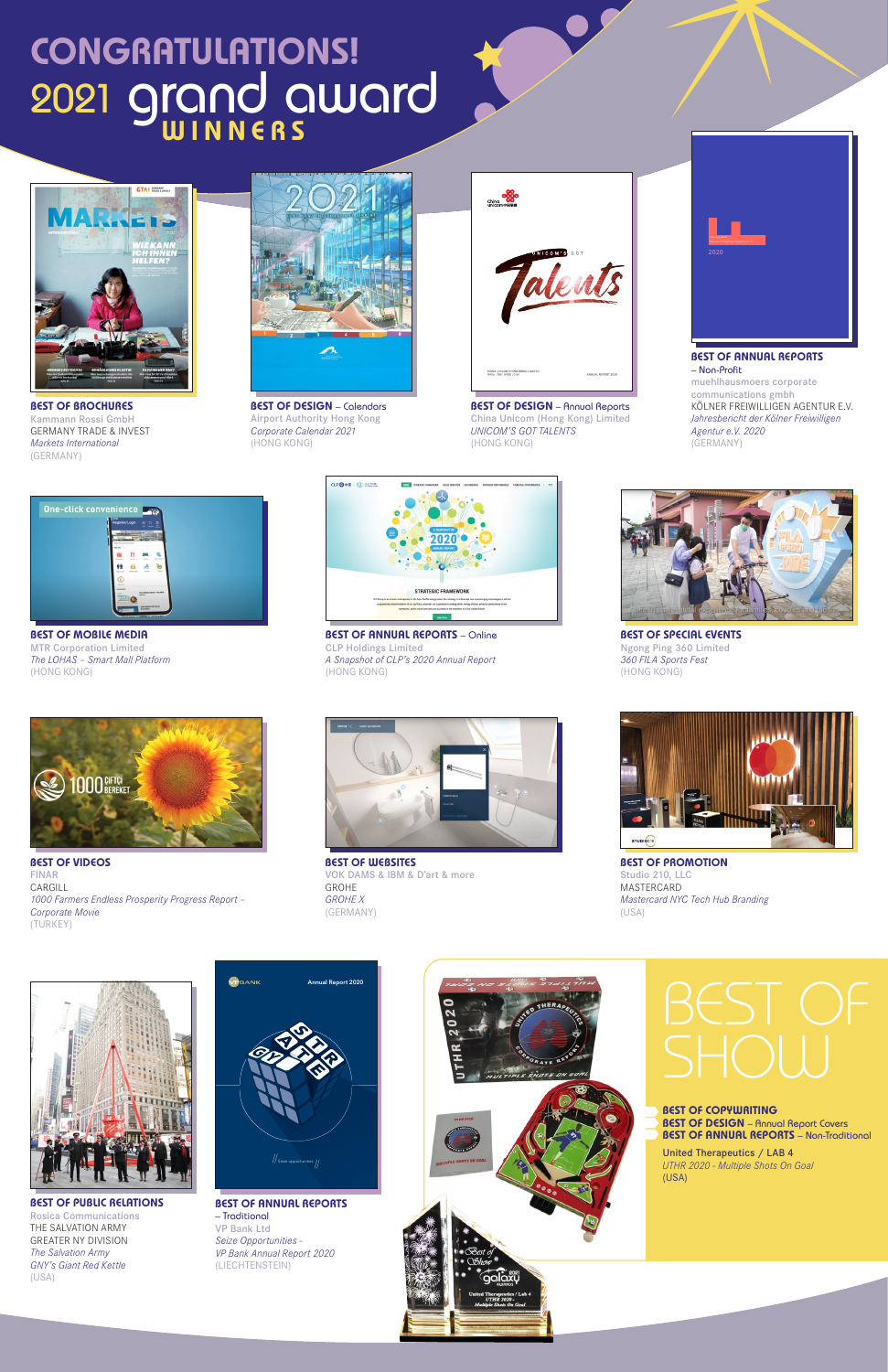### **ENTRY INFO CATEGORIES & CLASSIFICATIONS**

**E. DESIGN** 

– Bound Publications Corporate/Custom Publication E01 Auto Enthusiast – General Audience E02 B2B Customer Magazine E03 Beauty/Hair E04 Customer Magazine E05 Other/Misc. Customer Magazine E06 Auto/Car Customer E07 Beauty, Fashion & Hair E08 Children's Publication E09 Cooking & Kitchens E10 Other/Misc. E11 Employee Publications E12 Family Magazine E13 Travel/Tourism E14 University/Alumni E15 Other/Misc. **F. DESIGN** – Covers Annual Reports

#### **WHO**

Any professional involved in marketing communications is encouraged to enter. The GALAXY Awards afford all creatives an exceptional opportunity for global recognition.

#### **WHAT**

The following must be included with your entry:

- Completed Entry Form
- 3 Copies\* of Print, CD/DVD or USB Entries
- Entry Fee
- **\* Online entries** need submit only a link, URL or Dropbox/WeTransfer.

IMPORTANT: Send originals if at all possible. Judges cannot always evaluate your work properly in PDF or poor quality copies. An original printed piece certainly has a better impact on the judges!

#### **WHEN**

The deadline for entries is July 22, 2022. Entries must be postmarked (sent) by this date.

#### **WHERE**

Send via DHL Express, FedEx, TNT or UPS to:

MerComm/GLX 500 Executive Blvd., Ste. 200 Ossining, NY 10562 USA

#### **WIN!**

### **AWARD CERTIFICATES**

Should your entry win an award, your certificate will be personalized in the following format:

#### Nominating Company CLIENT COMPANY *Title of Entry*

If you would prefer any variation of the official format, kindly let us know, in writing, on this Entry Form.

#### **A. ADVERTISING**

A01 Multi-platform/Media Campaign A02 Print – Single Ad A03 Promotional Campaign A04 TV Ad – Campaign A05 Other/Misc. **B. BROCHURES**

#### B01 Banks & Investment Services

B02 Business Magazine B03 Company Profile

- B04 Corporate Magazine B05 Employees
- B06 Living & Housing
- B07 Marketing Collateral B08 Other/Misc.

- **C. COPYWRITING**
- Annual Reports C01 Asia/Pacific
- C02 Europe
- C03 The Americas

#### C04 Chairman's Letter

- Magazines
- C05 Auto/Car Enthusiast C06 Brandbook
- C07 General Audience
- C08 Special Audience

#### C09 Other/Misc.

#### **D. DESIGN** – Annual Reports

#### Non-Traditional D01 Asia/Pacific

D02 Europe D03 The Americas

#### **Traditional** D04 Asia/Pacific

- D05 Europe
	- D06 Hong Kong
	- D07 Mainland China (PRC) D08 The Americas
- G04 Calendar G05 Campaign G06 Digital Web Magazine

F09 Other/Misc. **G. DESIGN** – Various G01 Anniversary G02 Board Game G03 Brandbook

- G07 Employee Magazine
- G08 Environmental/Societal Governance (ESG) Report

F01 Artistic/Illustrations F02 Die-Cut F03 Foils F04 Graphics/Text F05 People/Portraits F06 Places/Products F07 Special Treatment F08 Unique Presentation (Hard Cover, Boxed Sets, Multi-parts, etc.)

- G09 Newsletter
- G10 Promotional Poster
- G11 Trade Show Booth
- G12 Other/Misc.

#### **H. ANNUAL REPORTS**  – Print

- H01 Airport H02 Banks – Investment Svcs.
- H03 Beer Manufacturing, Sales & Distribution
- H04 Beverages H05 Bi-lingual
- H06 Biotechnology
- H07 Business-to-Business
- Products & Services H08 Conglomerate
- H09 Digital Information
- H10 Diversified Business
- H11 Electricity & Gas
- H12 Electronic Manufacturing H13 Energy
- 
- H14 Food/Packaged Goods H15 Governmental
- H16 Industrial Manufacturing
- H17 Infrastructure
- H18 Insurance
- H19 IT Service Provider
- H20 Jewelry
- H21 Multi-Industry

#### H22 Network Services Non-Profit Organizations

- H23 Asia/Pacific
- H24 Europe H25 The Americas
- H26 Pharmaceuticals
- H27 Property Development
- H28 Real Estate Dev. Svcs. H29 Real Estate Investment
- H30 REIT
- H31 Residential Properties
- H32 Shipping Service
- H33 Sporting Goods H34 Sustainability Report
- H35 Telecommunications
- H36 University/College
- H37 Utility
- H38 Other/Misc.

#### **I. ANNUAL REPORTS**  – Online

- 
- I01 Automobile Supplier I02 Energy
- I03 Integrated A.R.

#### Interactive

- I04 Asia/Pacific I05 Europe
- The Americas
- I07 IT Service Provider
- I08 Microsite
- I09 PDF
- I10 Sustainability Report
- I11 Tourism I12 Video
- I13 Other/Misc.

#### **J. MOBILE MEDIA** J01 Annual Report

**N. VIDEOS** 

N08 Tourism N09 Training N10 Video Campaign N11 Video Storytelling N12 Vlog for Social Media N13 Other/Misc. **O. WEBSITES** O01 Awareness Campaign O02 Business-to-Business O03 Corporate Web Sites

004 Energy O05 Investor Relations O06 Microsite

O08 Non-Profit Org. O09 Online Magazine O10 Power/Electricity O11 Redesign/Relaunch O12 Telecommunications O13 Other/Misc.

– DVDs, URLs & USBs N01 Animated Promotion N02 Corporate Identity N03 Entrepreneurs & Investors N04 Gourmet & Wine N05 History N06 Promotion

N07 Stakeholder Communications

O07 Multi-platform Digital Content

J02 Blog J03 Digital Games J04 Display & Ads J05 Facebook Page J06 Infographic J07 Logistics J08 Mobile App J09 Mobile Website J10 Social Media J11 Other/Misc.

**K. PROMOTION** K01 Brand Identity K02 Christmas/Holiday K03 Environmental Branding

K04 Festival K05 Local Attractions K06 New Product Introduction K07 Special Project K08 Tourism K09 Other/Misc. **L. PUBLIC RELATIONS** L01 Awareness Campaign L02 Corp. Social Responsibility L03 Event Marketing L04 Product Launch L05 Research Project L06 Storytelling Newspaper L07 Storytelling Publication L08 Sustainability Project L09 Other/Misc. **M. SPECIAL EVENTS** M01 Anniversary Show/Production M02 Building/Construction M03 Community Involvement

M04 Corporate M05 Digital Event M06 Digital Installation M07 Employee Event M08 Healthcare Event M09 Industry/Trade Event M10 Innovative Ideas M11 Media Event

M13 Pop-Up Event M14 Product Awareness M15 Product Launch M16 Product/Service Launch

M17 Publicity M18 Seasonal Promotion M19 Trade Show M20 Other/Misc.

M12 Medical Conference & Training